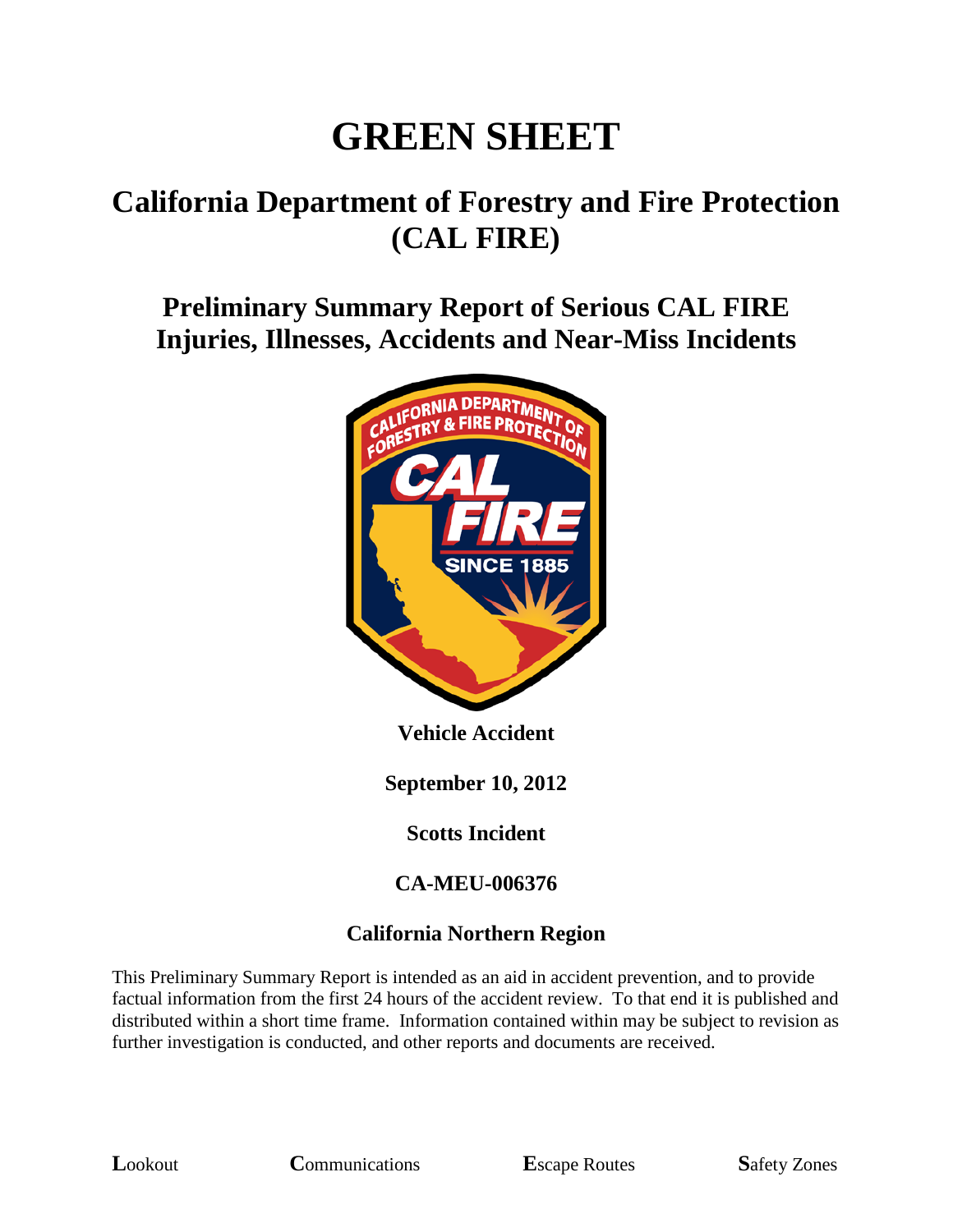### **NARRATIVE**

On Monday, September 10, 2012, at approximately 2040 hours, a private water tender assigned to the Scotts Fire was involved in a solo vehicle accident. The water tender was driving on a dirt road and left the road above a steep gully. The water tender went over an embankment and overturned. CAL FIRE personnel responded to the accident location where they found the water tender on the driver's side approximately 25 feet below the road. The accident resulted in minor injuries to the operator. The water tender sustained major damage.

#### **CONDITIONS**

| <b>Location:</b>       | Valley Road.                                                                                                                                                                                                                                           | The Scotts wildland fire incident occurred on State<br>Responsibility Area (SRA) and Bureau of Land<br>Management (BLM) property located approximately seven<br>miles northwest of Clear Lake, Sonoma-Lake-Napa Unit.<br>The accident site was located on an access road<br>approximately .9-miles west of the intersection with Scotts                                                                                                                                                                |                     |
|------------------------|--------------------------------------------------------------------------------------------------------------------------------------------------------------------------------------------------------------------------------------------------------|--------------------------------------------------------------------------------------------------------------------------------------------------------------------------------------------------------------------------------------------------------------------------------------------------------------------------------------------------------------------------------------------------------------------------------------------------------------------------------------------------------|---------------------|
| <b>Road Condition:</b> | erosion.                                                                                                                                                                                                                                               | The road is generally steep, with pitches ranging up to<br>24%. It is surfaced with native material. Width ranges from<br>14-16 ft. with turnouts to permit vehicles to pass safely. The<br>accident site is located outside of the fire perimeter on a<br>curved segment of road. The inside of the curve at the<br>accident site had been flagged in orange to alert vehicle<br>operators and the flagging was visible in both directions.<br>The road had been reduced to a single lane due to fill |                     |
| <b>Traffic:</b>        | The road received heavy fire apparatus traffic during shift<br>change. At the time of the accident, traffic was limited to<br>utility vehicles and water tenders either watering the road or<br>driving to an off-site location to refill water tanks. |                                                                                                                                                                                                                                                                                                                                                                                                                                                                                                        |                     |
| Topography:            | The accident site is located at a mid slope position where the<br>road crosses a drainage. Adjacent side slopes are steep,<br>ranging from 50 to 80%.                                                                                                  |                                                                                                                                                                                                                                                                                                                                                                                                                                                                                                        |                     |
| Lookout                | Communications                                                                                                                                                                                                                                         | <b>Escape Routes</b>                                                                                                                                                                                                                                                                                                                                                                                                                                                                                   | <b>Safety Zones</b> |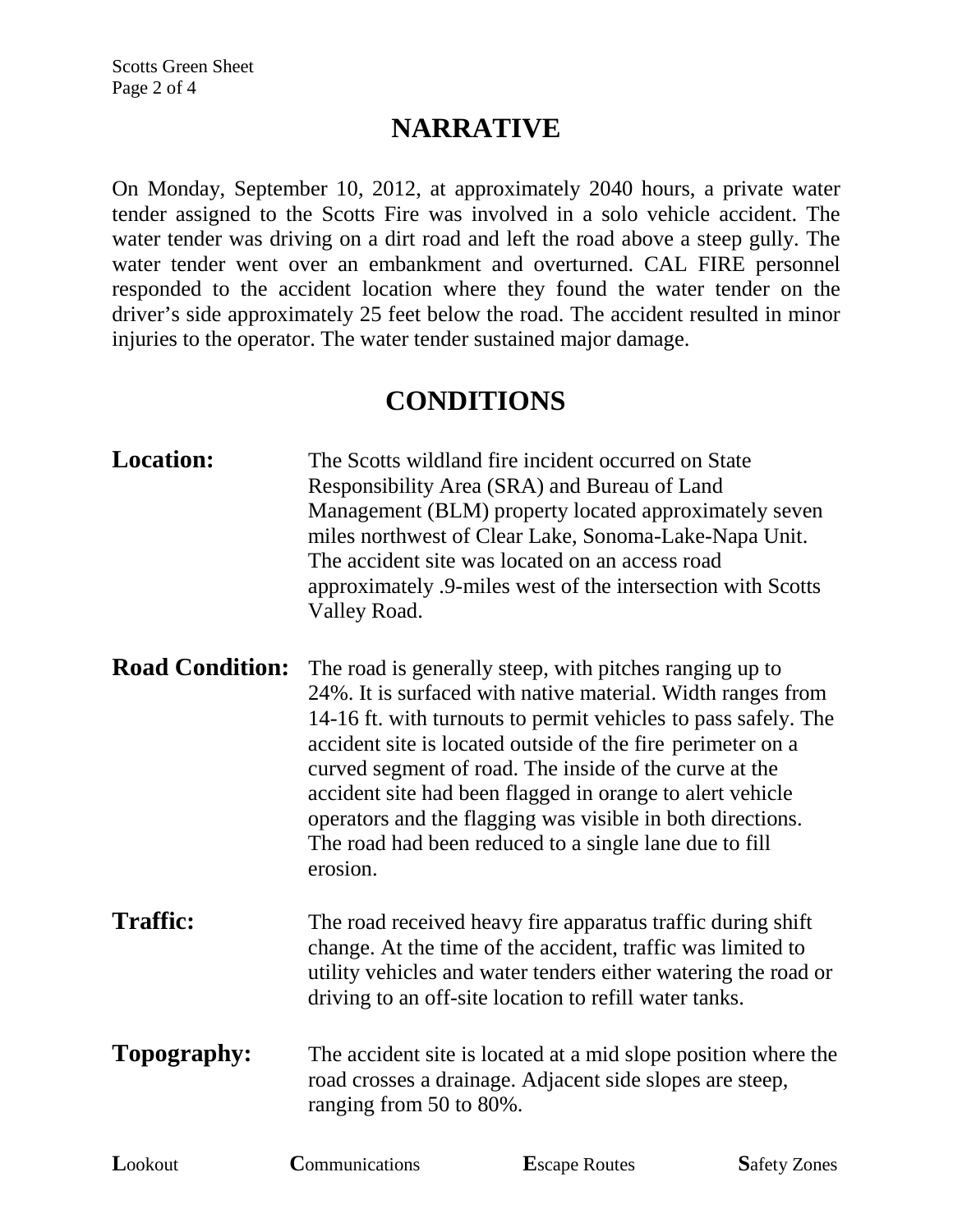| <b>Fuels:</b>          | Fuel types along the road range from chamise chaparral to<br>hardwoods. Vegetation at the accident site consisted of a<br>dense stand of California bay trees. |
|------------------------|----------------------------------------------------------------------------------------------------------------------------------------------------------------|
| <b>Weather:</b>        | Taken at the accident site at 2100 hours on 9-10-12                                                                                                            |
|                        | $Temperature - 65 degrees Fahrenheit$<br>Relative Humidity $-48$ percent<br>Winds $-$ Calm                                                                     |
| <b>Fire Equipment:</b> | Private hire 1971 Peterbilt, conventional cab, 3-axle,<br>2,000 gallon water tender.                                                                           |

## **SEQUENCE OF EVENTS**

On Monday evening, September 10, 2012, Simpson Water Tender E-19 was working a 24-hr shift assigned to Division Yankee, Branch II, in support of fire suppression operations. Fire activity in Division Yankee was minimal, with operations consisting of line construction, mop-up and patrol. Water tenders assigned to Division Yankee were being used to support hose lays as well as road watering for dust abatement. The operator on Water Tender E-19 spent most of the day shift watering roads within the fire perimeter and along the Division Yankee access road.

At approximately 1830 hours, the relief driver took over as the operator for Water Tender E-19. He was provided with a safety briefing on the fire line by Division Yankee and was assigned to water the access road. The operator had completed some road watering and was driving down the access road to refuel the water tender at a location on Scotts Valley Road.

At approximately .9-miles from Scotts Valley Road, at the location of a watercourse crossing drained with a culvert, the road curved to the right. The road width narrowed to 12-14 ft. The road grade ranged from 12% approaching the turn to nearly level on the turn. As the driver approached the turn, he was talking on his cellular phone. As the front wheels of the water tender were at midpoint on the curve, the outside right rear duals were positioned on the edge of the embankment.